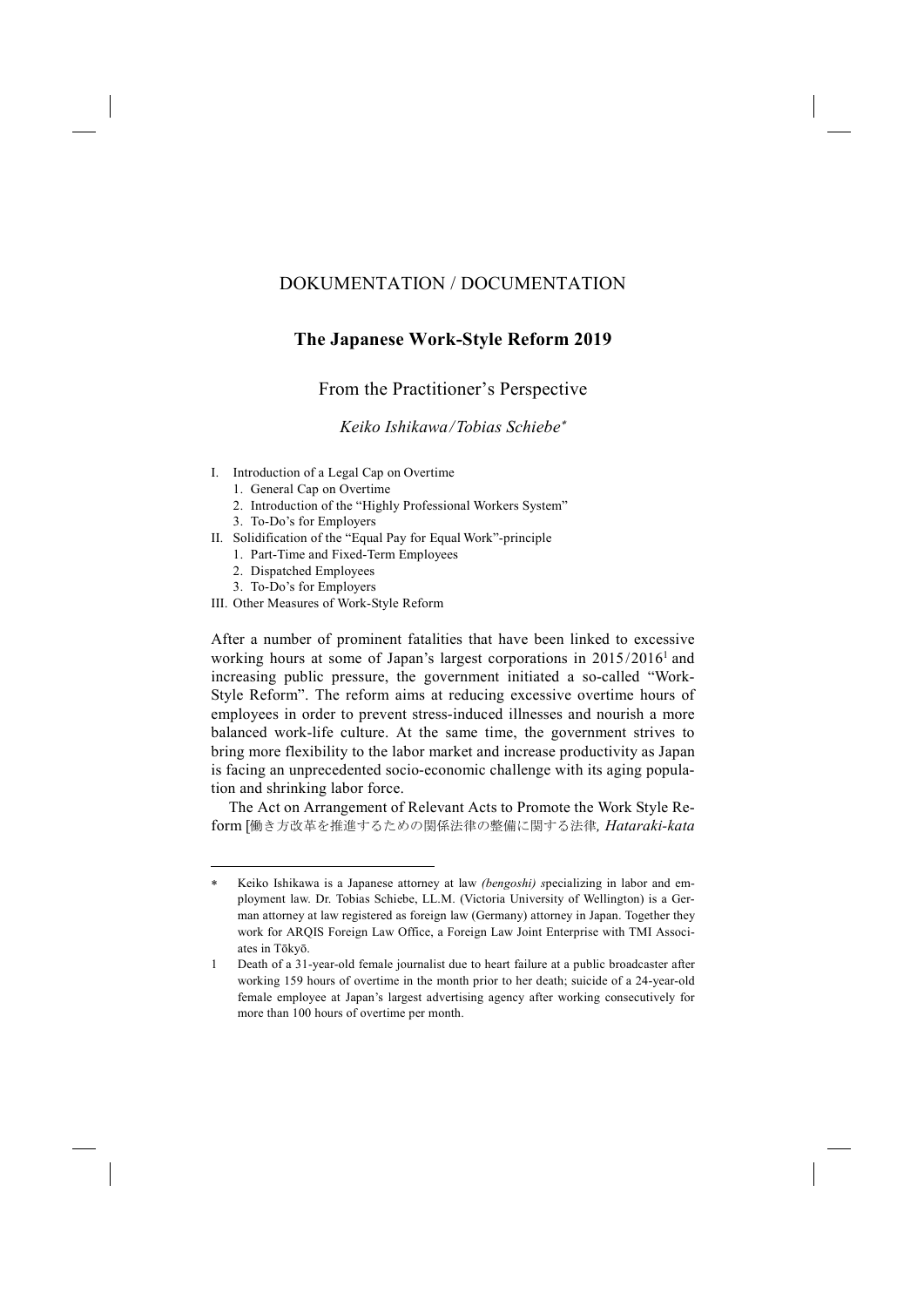*kaikaku o suishin suru tame no kankei hōritsu no seibi ni kansuru hōritsu*]2 ("Act") was promulgated on 6 July 2018 and is going to be implemented consecutively starting from 1 April 2019. Key aspects of the Act are as follows:

In order to balance working hours and promote a more diverse and flexible working style:

- Introduction of a legal cap on overtime (generally starting from 1 April 2019, provided for SMEs only from 1 April 2020).
- Extension of the application of the premium rate for overtime work that exceeds 60 hours per month (50 %) to SMEs (starting from 1 April 2023).
- Establishment of a "Highly Professional Workers System" (starting from 1 April 2019).
- Management of working hours of employees as designated by ministerial ordinance (starting from 1 April 2019).

In order to secure fair labor conditions regardless of employment status:

- Solidification of the "Equal Pay for Equal Work"-principle (generally starting from 1 April 2020, provided for SMEs only from 1 April 2021).
- Enhancement of the employer's obligations to explain labor conditions (starting from 1 April 2019).
- I. INTRODUCTION OF A LEGAL CAP ON OVERTIME
- *1. General Cap on Overtime*

The Act stipulates for the first time a clear and binding ceiling on overtime working hours for employees. In principle, overtime shall not exceed 45 hours per month and 360 hours per year. Under special circumstances, the overtime cap can be extended to 100 hours per month (for a single month), 80 hours per month (for a period of two to six months), or 720 hours per year. Furthermore, the statutory monthly overtime limit of 45 hours shall not be exceeded more than six times a year. Noteworthy, the monthly statutory overtime limit will include holiday work while the yearly statutory overtime limit will exclude holiday work, which has been criticized for providing loopholes for employers.

Until the Act came into effect, guidelines of the Japanese Ministry of Health, Labor and Welfare (MHLW) allowed for the conclusion of a labor management agreement that, in principle, permits unlimited overtime work if certain conditions (e.g. extraordinary work demand), that needed to be

-

<sup>2</sup> Law No. 71/2018.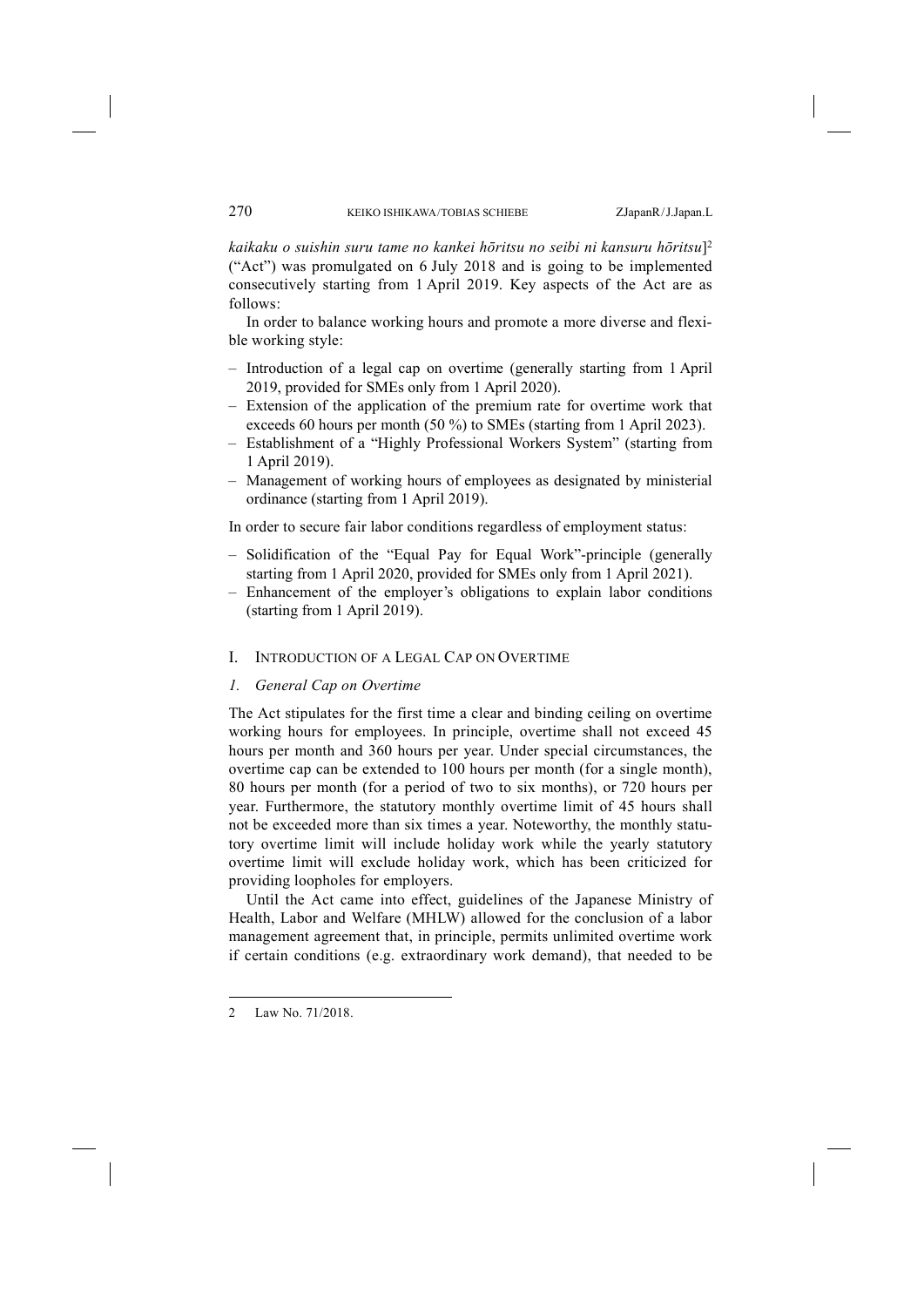| Former Rule (告示) |                           | New Act      |                |                |
|------------------|---------------------------|--------------|----------------|----------------|
|                  | Time Frame Overtime Limit | Time Frame   | Overtime Limit |                |
| 1 week           | 15h                       |              | General        | Exceptional    |
| 2 weeks          | 27h                       | 1 month      | 45h            | 100h           |
| 4 weeks          | 43h                       | $2-6$ months |                | Average of 80h |
| 1 month          | 45h                       | 1 year       | 360h           | 720h           |
| 2 months         | 81h                       |              |                |                |
| 3 months         | 120h                      |              |                |                |
| 1 year           | 360h                      |              |                |                |

specified in advance, are fulfilled. Under the new regime, it will no longer be possible to conclude agreements that exceed the legal overtime limit.

The cap on legal overtime will be effective as of 1 April 2019. Small and medium sized enterprises (SMEs) are granted a grace period of one year (i.e. effective as of April 2020). There are further exceptions and grace periods for certain industries such as medical workers, construction workers, drivers, and workers in research and development in new technologies. Employers should be aware that the Act requires them to record the working hours of all the employees including employees in a management position by objective means and that they can be held liable for overtime related health issues of their employees. It should also be noted that starting from 1 April 2023 the premium rate for overtime work that exceeds 60 hours per month (50%) will be applied on SMEs as well. Whether a company is deemed as an SME depends on the industry, equity/capital and the number of employees (as shown in the table below).

| Industry           | Amount of capital or total<br>amount of equity contributions |    | Number of regular<br>employees |
|--------------------|--------------------------------------------------------------|----|--------------------------------|
| Retail             | JPY 50,000,000 or less                                       | or | 50 or less                     |
| Service industries | JPY 50,000,000 or less                                       | or | $100$ or less                  |
| Wholesale          | JPY 100,000,000 or less                                      | or | $100$ or less                  |
| Other              | JPY 300,000,000 or less                                      | or | $300$ or less                  |

## *2. Introduction of the "Highly Professional Workers System"*

As an exception to the new cap on overtime, the Work-Style Reform introduces a "Highly Professional Workers System". It will exclude highly qual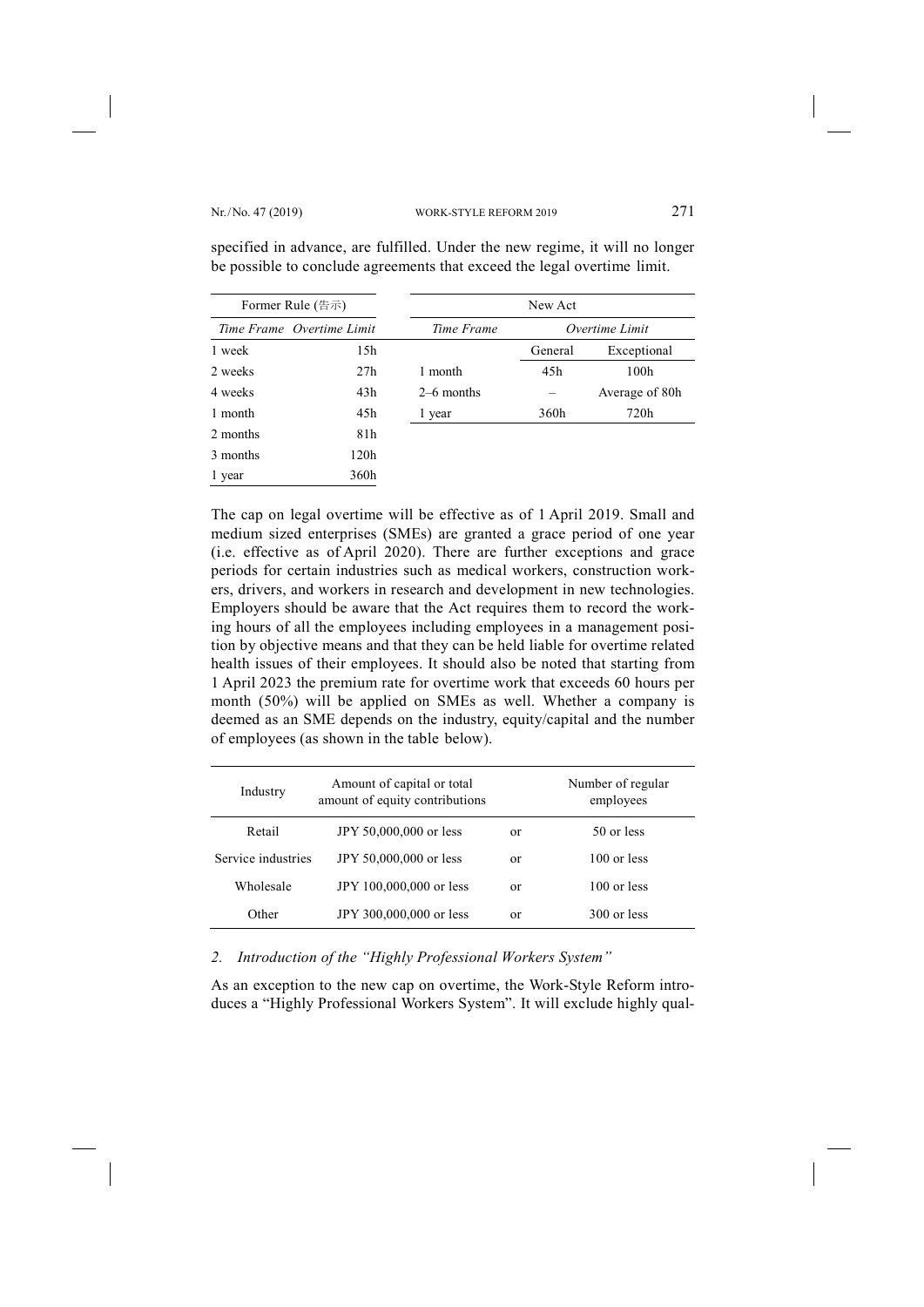ified white collar workers from the restrictions on total working hours and the application of overtime, holiday, and late-night premiums. This system is designed for employees, who are

- (i) engaged in a field that requires a high degree of professional knowledge (e.g. analysts, dealers of financial instruments, research and development specialists, consultants),
- (ii) where the hours spent at work and the work product are not necessarily correlated, and
- (iii) the annual salary exceeds a certain threshold (at a minimum of JPY 10.75 million per year).

In order to protect the employees' health, employers are however required to grant at least 104 days off annually. Furthermore, employers and employees should mutually agree on at least one of the following measures to prevent overwork: (i) setting an upper limit of working hours, (ii) setting a certain rest period between leaving the office and coming back to work, (iii) granting two weeks of consecutive vacation, or (iv) providing a special medical check-up. In addition, employers who would like to establish such a system must adhere to the following procedure:

- A labor management committee resolution must be passed.
- The labor management committee resolution must be submitted to the relevant Labor Standards Inspection Office.
- Each employee concerned must agree to participate in the "Highly Professional Workers System" (employees can withdraw their consent at any time).

## *3. To-Do's for Employers*

Employers should review their employees' overtime accounts and consider introducing a working time records system to monitor excessive working hours. It is further worth considering to reduce overtime hours from a legal perspective by making use of the special working hours systems of the Labor Standards Act (e.g. Flextime System, Variable Working Hours System, Discretionary Labor System). If certain employees exceed the statutory overtime limit, companies have to re-evaluate the work scheduling within the company.

Companies should also consider whether the introduction of the "Highly Professional Workers System" may be applicable within their company and whether a salary increase for certain professionals (if the further conditions for eligibility for the "Highly Professional Workers Systems" are fulfilled) would outweigh the burden of overtime payments.

Last, but not least, employers should review their rules of employment and internal policies with regard to the new requirements.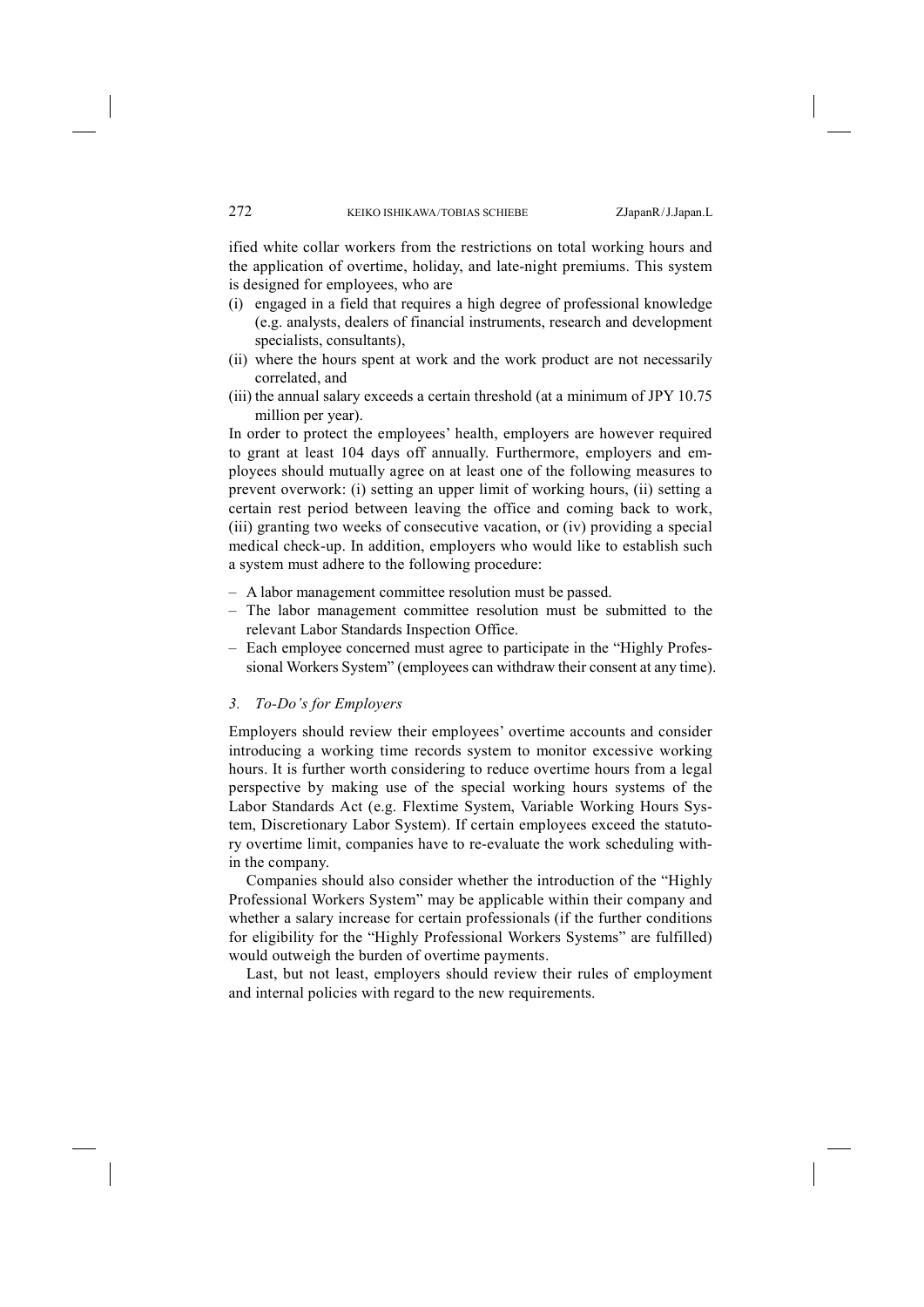#### II. SOLIDIFICATION OF THE "EQUAL PAY FOR EQUAL WORK"-PRINCIPLE

The reform stipulates an obligation for equal treatment of regular employees and non-regular employees, the latter including part-time employees, fixed-term employees, and dispatched employees. The principle of equal treatment at the work place is not entirely new and has been previously established in the Japanese Labor Contract Act (LCA)<sup>3</sup> and Part-Time Workers Act (PTWA)<sup>4</sup>. Both laws prohibit "unreasonable differences" in working conditions between regular employees and part-time and fixedterm employees. These laws however do not further specify the term "unreasonable differences".

In 2016, the MHLW proposed a guideline (Guideline) providing direction when determining which differences in treatment are deemed "unreasonable". The Guideline is expected to be finalized now that the Work-Style Reform is underway. The Supreme Court of Japan also interpreted the term "unreasonable differences" in two cases involving allegations of "unreasonable differences" in wages and allowance payments in June 2018.<sup>5</sup>

## *1. Part-Time and Fixed-Term Employees*

# *a) Base Salary and Bonus Payments*

In principle, part-time employees and fixed-term employees shall be paid a similar base salary if they are equal to regular employees with regard to (i) work experience and ability, (ii) performance and results, and (iii) length of service within the company. If the experience or abilities or performance evaluation of non-regular employees deviate from regular employees, differences in the base salary can be made in accordance with such differences.

Bonus payments are to be handled in a similar manner as the base salary. If non-regular employees contribute to the employer's performance similar to regular employees, they are entitled to equal gratification. Deviations in performance can be however subject to lower bonus maximum payments and of course also to the individual paid-out bonus if such bonus depends on the employee's performance.

## *b) Overtime Premiums and Allowances*

Non-regular employees are entitled to the same overtime, late night and holiday work premiums as regular employees. As set out in the Guideline,

-

<sup>3</sup> *Tan-jikan rōdō-sha no koyō kanri no kaizen-tō ni kan suru hōritsu,* Law No. 76/1993.

<sup>4</sup> *Rōdō keiyaku-hō,* Law No. 128/2007.

<sup>5</sup> Supreme Court, 1 June 2018, Hanrei Jihō 2390 (2019) 96 *(Hamakyorex);* Supreme Court, 1 June 2018, Hanrei Jihō 2389 (2019) 107 *(Nagasawa Un'yu).*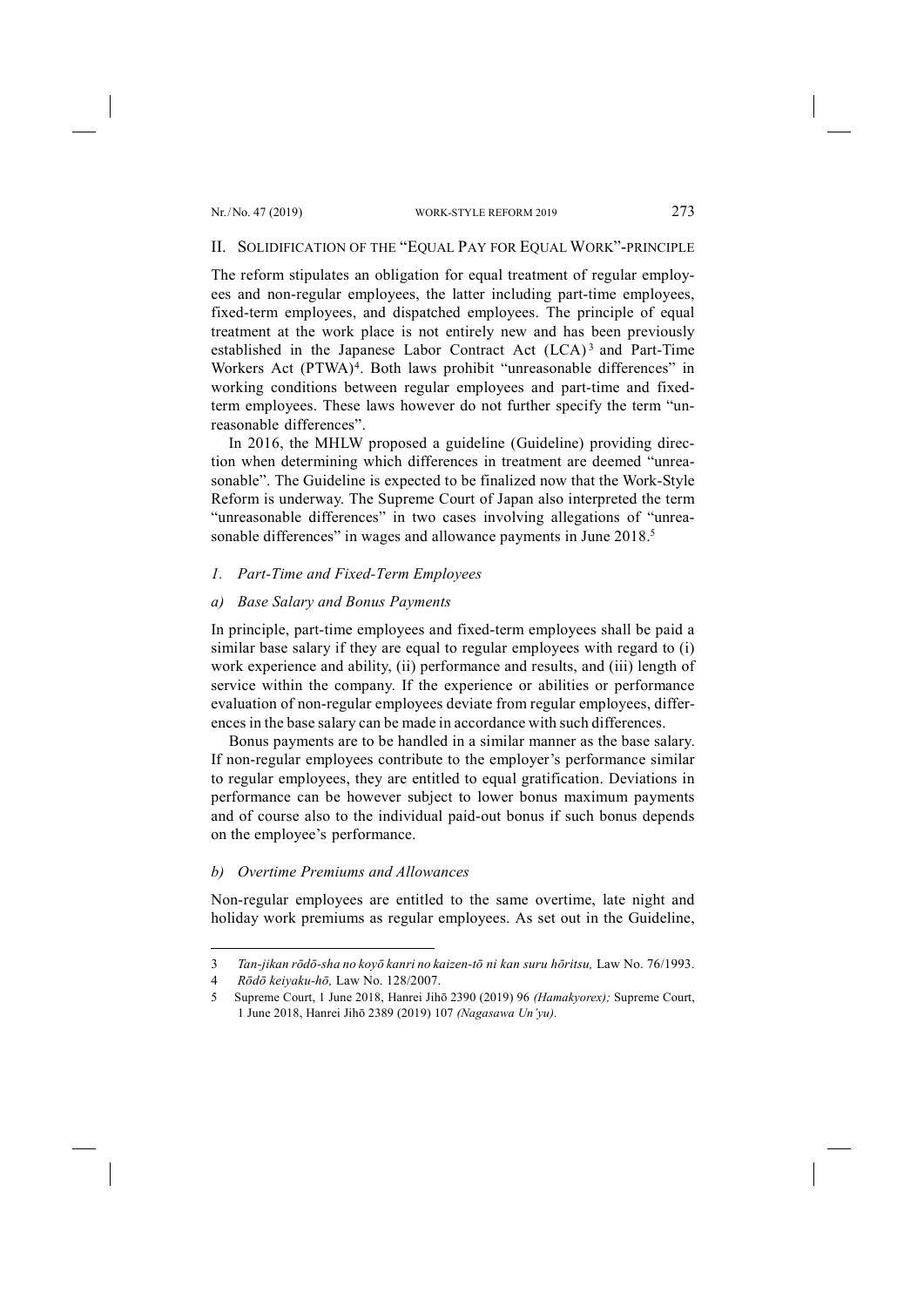non-regular employees are also entitled to the same commuting allowance and travel expense allowance as regular employees. Other types of allowances are not (yet) regulated by the Guideline. The Supreme Court ruled however on the (un)reasonableness of differential treatment between regular and non-regular employees with regard to the following types of allowances (Hamakyorex Case).

| <i>Allowance Type</i>        | <b>Supreme Court Decision</b> |  |
|------------------------------|-------------------------------|--|
| Accident allowance           | Unreasonable                  |  |
| Special work allowance       | Unreasonable                  |  |
| Meal allowance               | Unreasonable                  |  |
| Commuting allowance          | Unreasonable                  |  |
| Perfect attendance allowance | Unreasonable                  |  |

#### *2. Dispatched Employees*

Employers also have to treat dispatched employees either (i) equal to regular employees or (ii) in a manner generally comparable to or better than other employees employed by similar businesses in the relevant market (through conclusion of a labor management agreement). The aforementioned obligation is mainly with the dispatching entity. However, the host company must (i) provide information with regard to equal treatment compared to regular employees and (ii) permit use of company facilities such as a cafeteria, lounge or changing rooms.

The outlined amendments will come into force on 1 April 2020. SMEs are granted a grace period of one year (i.e. effective as of April 2021).

#### *3. To-Do's for Employers*

Employers should compare and review the conditions of their regular and non-regular employees and evaluate whether the differences are justifiable.

If deviating treatment occurs and is not justifiable, appropriate remedial actions should be taken and, if necessary, the salary rules revised (a salary reduction generally requires the consent of the employees concerned).

Non-regular employees should also be informed about deviating treatment from regular employees to the extent required.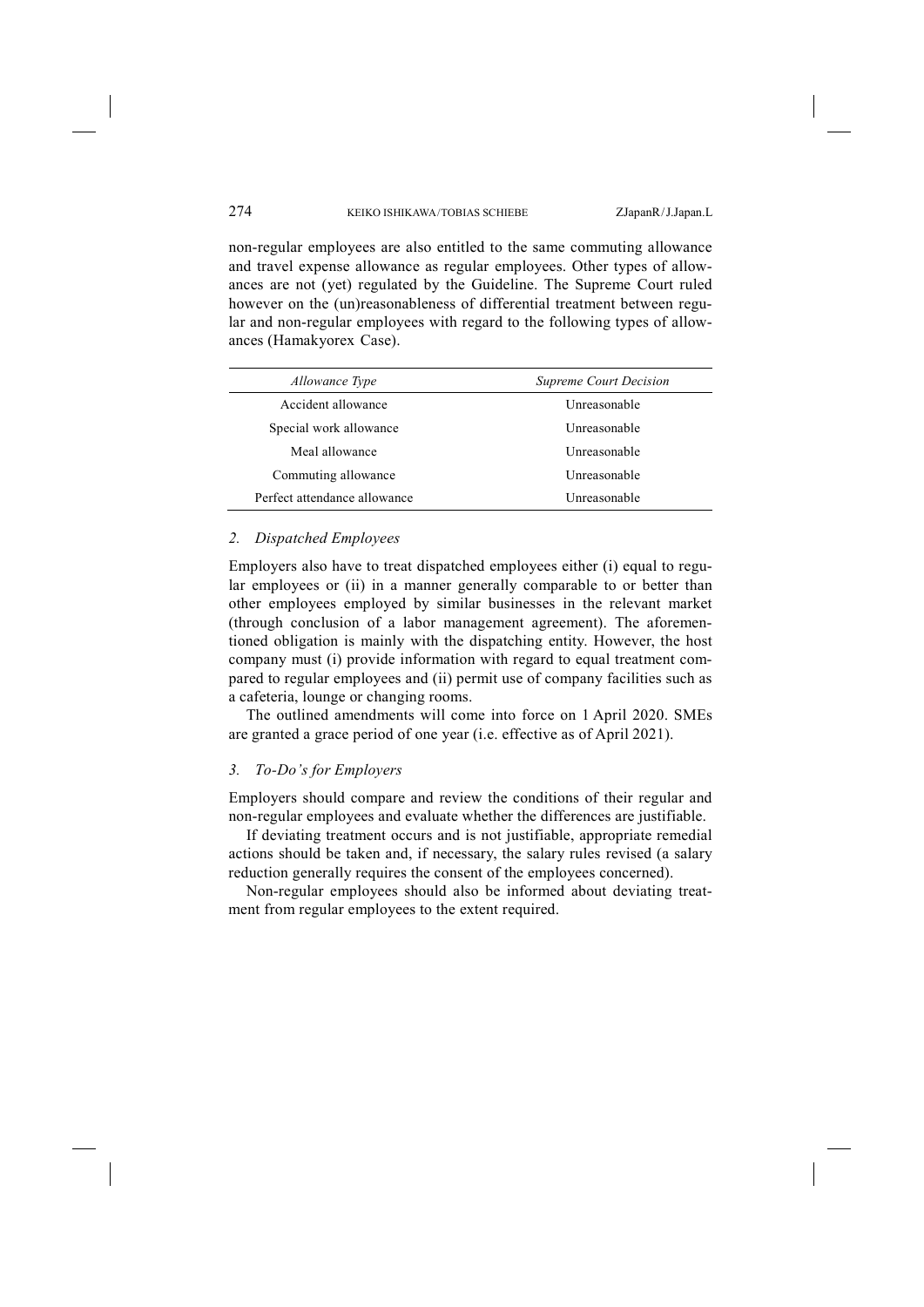# III. OTHER MEASURES OF WORK-STYLE REFORM

# *Flex-time*

The reference period for work time accounts (previously one month) can be extended up to three months in certain cases. This amendment is effective starting from 1 April 2019.

# *Annual Paid Leave*

Employers are required to designate 5 days of paid leave if employees are entitled to 10 or more days of annual paid leave starting from 1 April 2019, provided that they are not required to designate paid vacations days designated by the employees or planned granted paid vacations days

# *Intervals Between Work Days*

Employers are required to make efforts to grant employees a certain number of resting hours between leaving the office and returning the next morning starting from 1 April 2019.

## **SUMMARY**

*The Japanese Act on Arrangement of Relevant Acts to promote the Work-Style Reform ("Work-Style Reform") was promulgated on 6 July 2018 and is implemented consecutively starting from 1 April 2019. The Work-Style Reform aims to reduce excessive overtime hours and to promote a more balanced flexible working style. To this end, for the first time, inter alia a clear and legally binding ceiling on overtime working hours will be established. Another aim of the Work-Style Reform is to ensure fair labor conditions regardless of the employment status which becomes more and more important considering the change of the Japanese labor market with "non-regular" employment positions steadily increasing. Therefore, the "Equal Pay for Equal Work"-principle was solidified under the Work-Style Reform to provide for an equal treatment of regular and non-regular employees. This article summarizes the main changes introduced by the Work-Style Reform and gives an overview on the practical responses employers should take in light of the reform.* 

## ZUSAMMENFASSUNG

*Die am 6. Juli 2018 verkündete Work-Style Reform in Japan tritt ab dem 1. April 2019 schrittweise in Kraft. Das Ziel der Reform ist eine Reduzierung von exzessiven Überstunden und eine Förderung eines flexibleren Arbeitsstils*